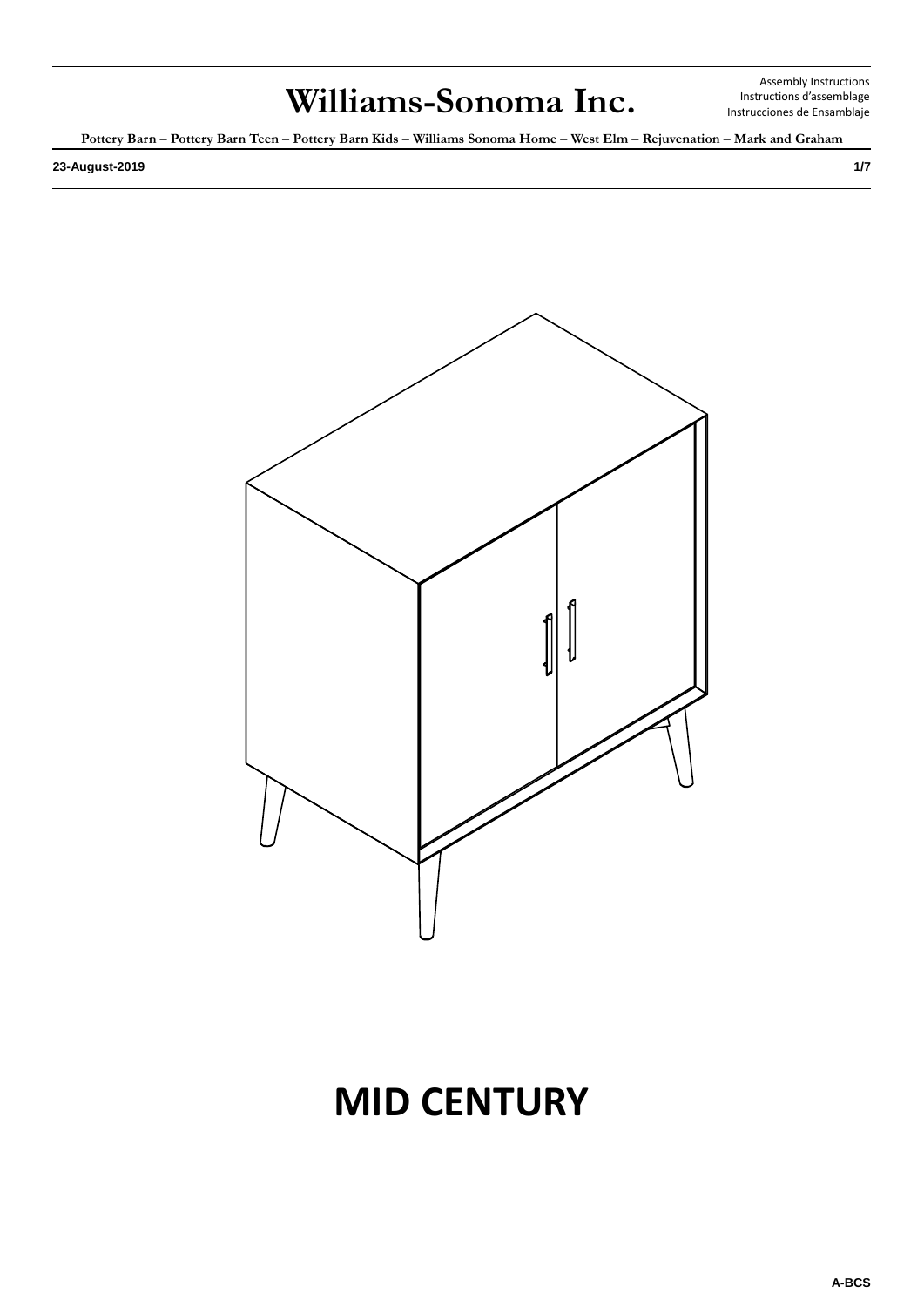**Pottery Barn – Pottery Barn Teen – Pottery Barn Kids – Williams Sonoma Home – West Elm – Rejuvenation – Mark and Graham**

#### **23-August-2019 2/7**

## **ENGLISH**

• Do not dispose of any packaging or contents of the shipping carton until assembly is completed to avoid accidentally discarding small parts or hardware.

### **EXAMÇAIS**

• Ne jetez rien des produits d'emballage et du contenu de la boîte jusqu'à ce que l'assemblage soit terminé, afin d'éviter de jeter par mégarde de petites pièces ou des morceaux.

## $^{\prime\prime}$ ESPAÑOL

• Para evitar desechar accidentalmente las partes pequeñas o las piezas de ferretería, no tirar el embalaje o contenido de la caja hasta que el ensamblaje esté completo.

### **Care Instructions:**

- Dust often using a clean, soft, dry and lint-free cloth.
- When blot spills, wipe with a clean, damp cloth immediately.
- We do not recommend the use of chemical cleansers, abrasives or furniture polish on our lacquered finish.
- Hardware may loosen over time. Periodically check to make sure all connections are tight. Re-tighten if necessary.

### **Instructions d'entretien :**

- Épousseter régulièrement avec un chiffon propre, doux et non pelucheux.
- Éponger immédiatement les liquides renversés et essuyer à l'aide d'un chiffon propre et humide.
- L'utilisation de produits nettoyants chimiques, d'abrasifs ou d'encaustiques sur nos finitions laquées n'est pas recommandée.
- Le matériel de fixation peut se desserrer avec le temps. Vérifiez régulièrement afin de vous assurer que tous les raccords sont bien serrés. Resserrez-les au besoin.

#### **Instrucciones de cuidado:**

- Limpiar el polvo con un trapo limpio, suave, seco y libre de pelusas.
- Secar los derrames de inmediato y limpiar con un trapo limpio y húmedo.
- Recomendamos no usar limpiadores químicos, abrasivos o lustramuebles sobre el acabado barnizado.
- Las piezas de ferretería pueden aflojarse con el tiempo. Controlar periódicamente que estén bien ajustadas.Si es necesario, volver a ajustarlas.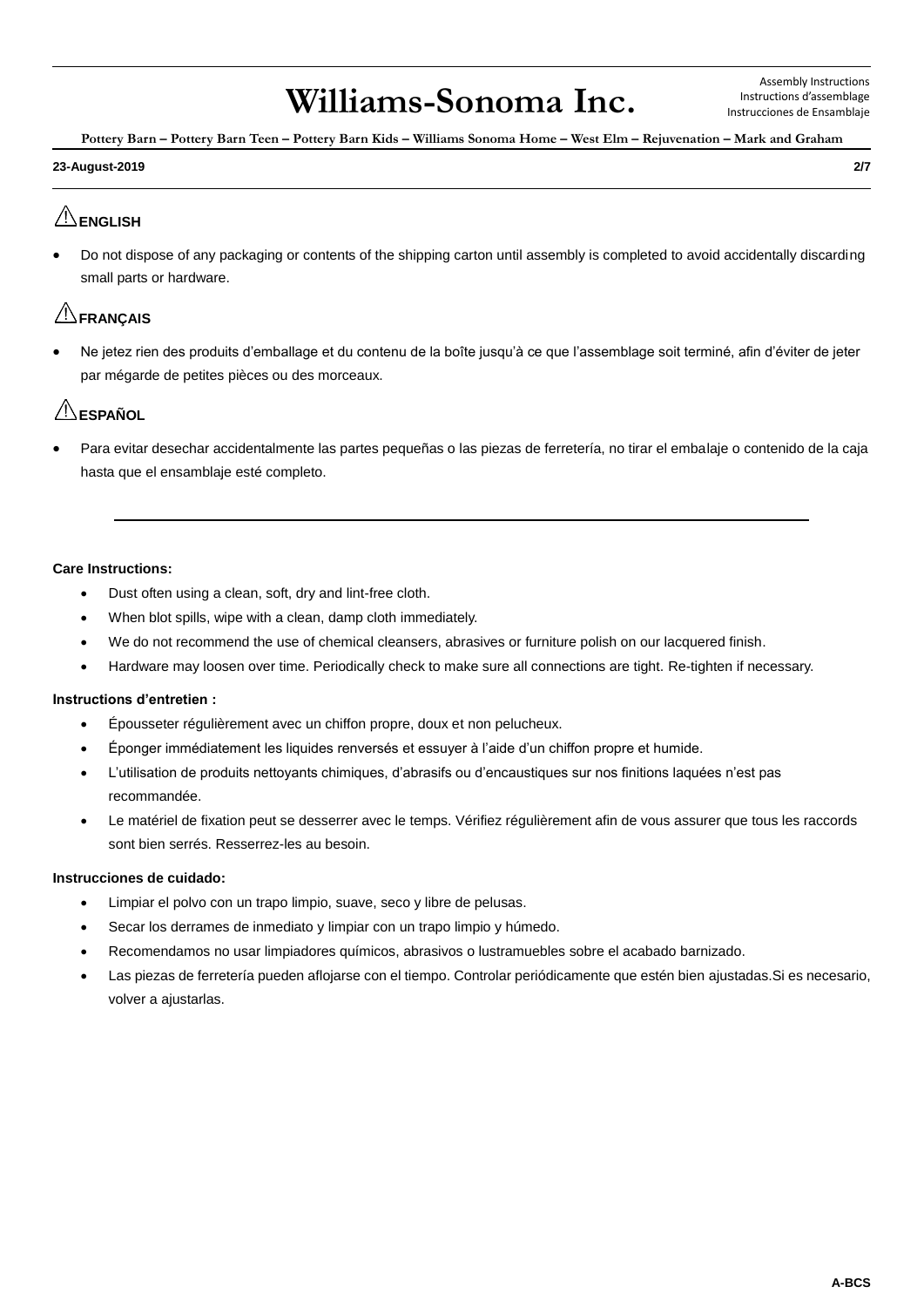Assembly Instructions Instructions d'assemblage Instrucciones de Ensamblaje

**Pottery Barn – Pottery Barn Teen – Pottery Barn Kids – Williams Sonoma Home – West Elm – Rejuvenation – Mark and Graham**

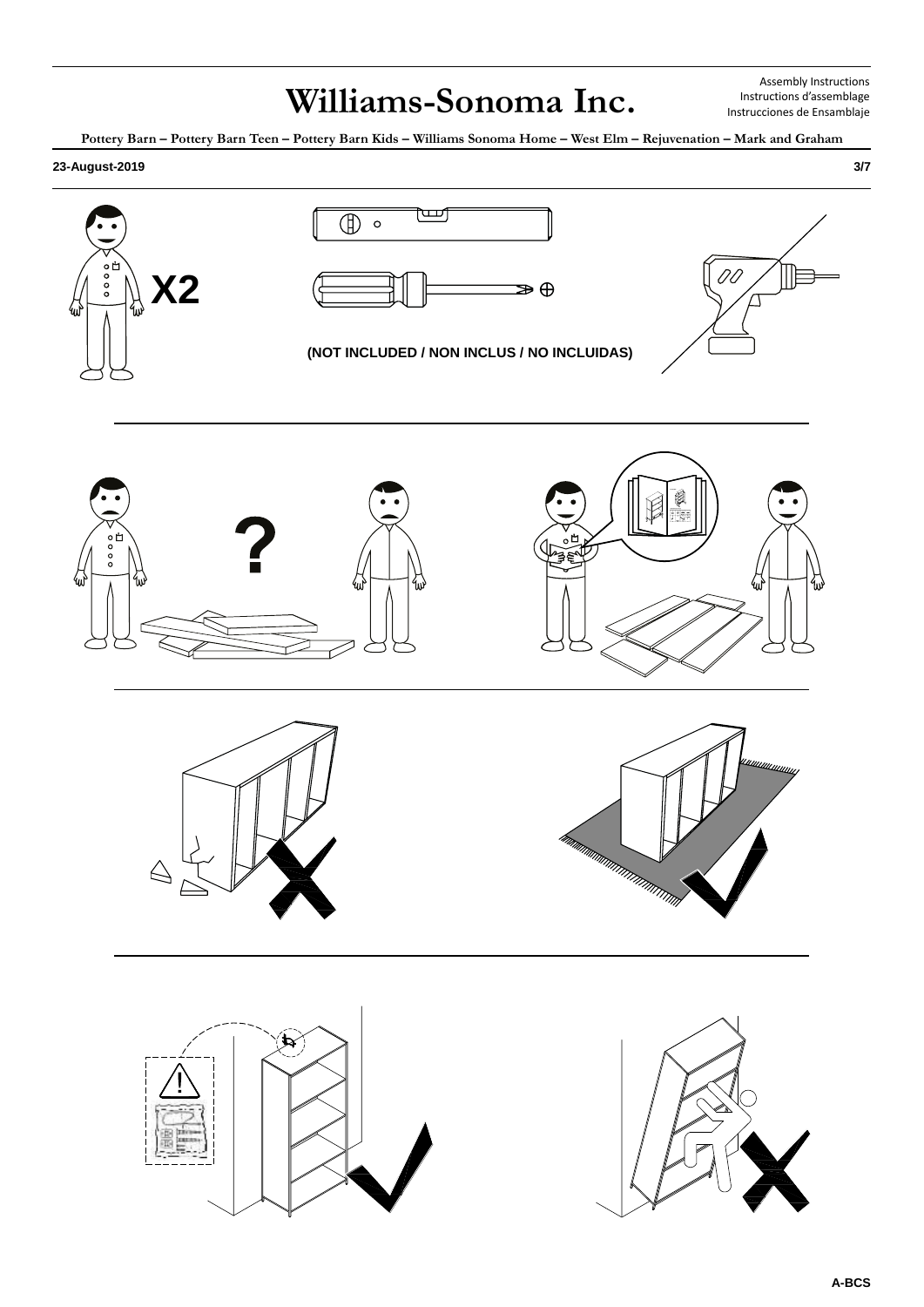Assembly Instructions Instructions d'assemblage Instrucciones de Ensamblaje

**Pottery Barn – Pottery Barn Teen – Pottery Barn Kids – Williams Sonoma Home – West Elm – Rejuvenation – Mark and Graham**









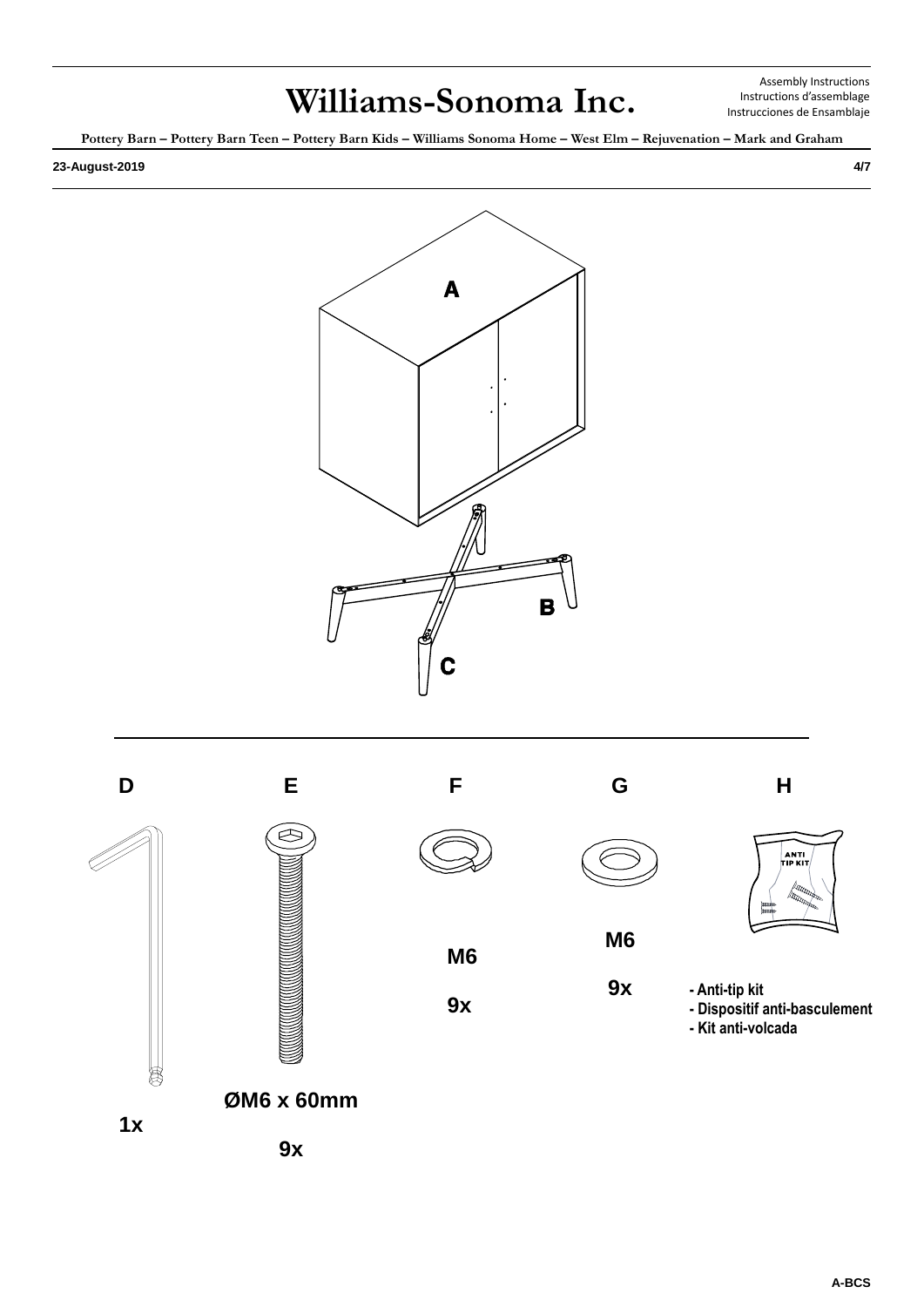Assembly Instructions Instructions d'assemblage Instrucciones de Ensamblaje

**Pottery Barn – Pottery Barn Teen – Pottery Barn Kids – Williams Sonoma Home – West Elm – Rejuvenation – Mark and Graham**

#### **23-August-2019 5/7**

**1**

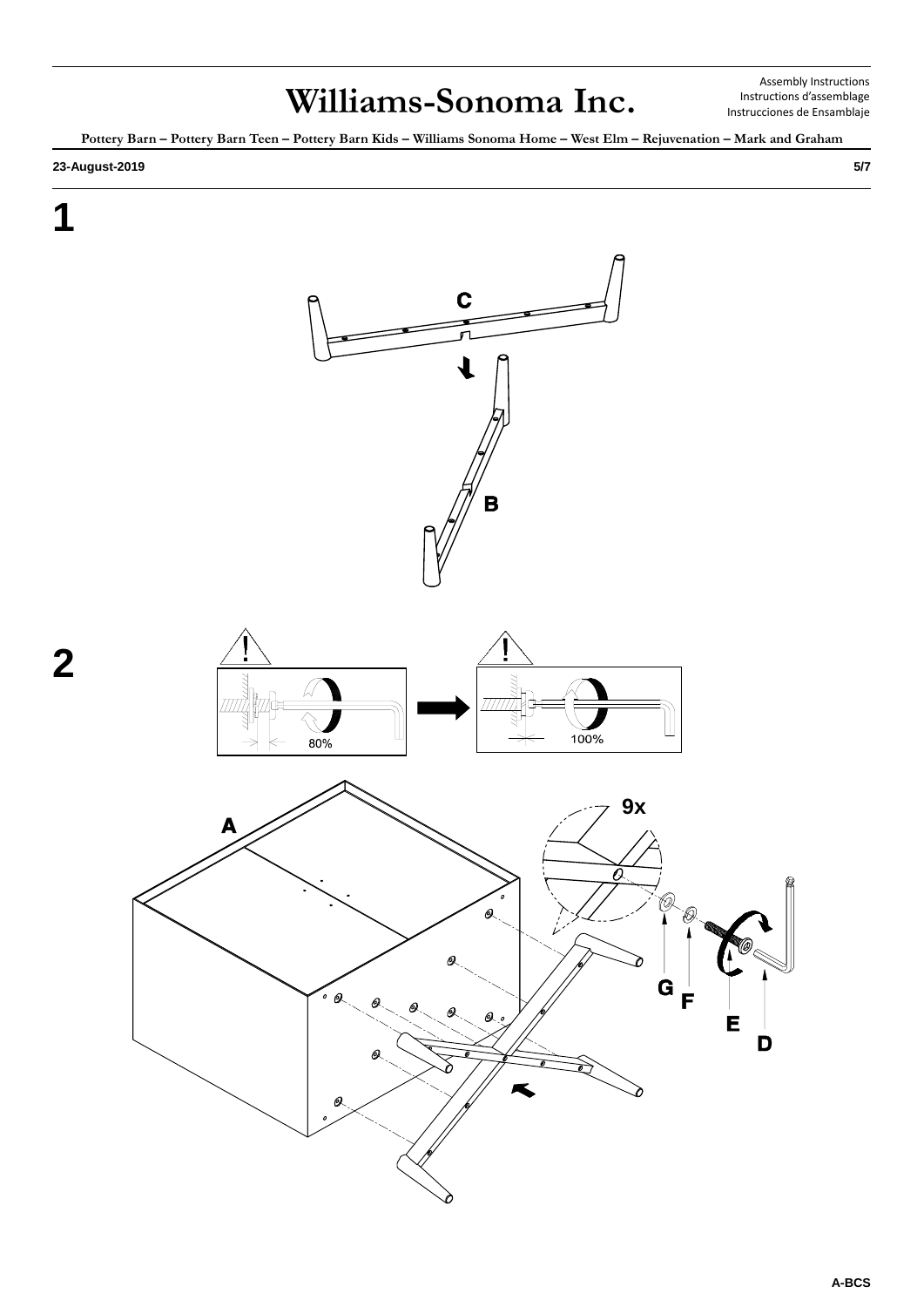Assembly Instructions Instructions d'assemblage Instrucciones de Ensamblaje

**Pottery Barn – Pottery Barn Teen – Pottery Barn Kids – Williams Sonoma Home – West Elm – Rejuvenation – Mark and Graham**

#### **23-August-2019 6/7**